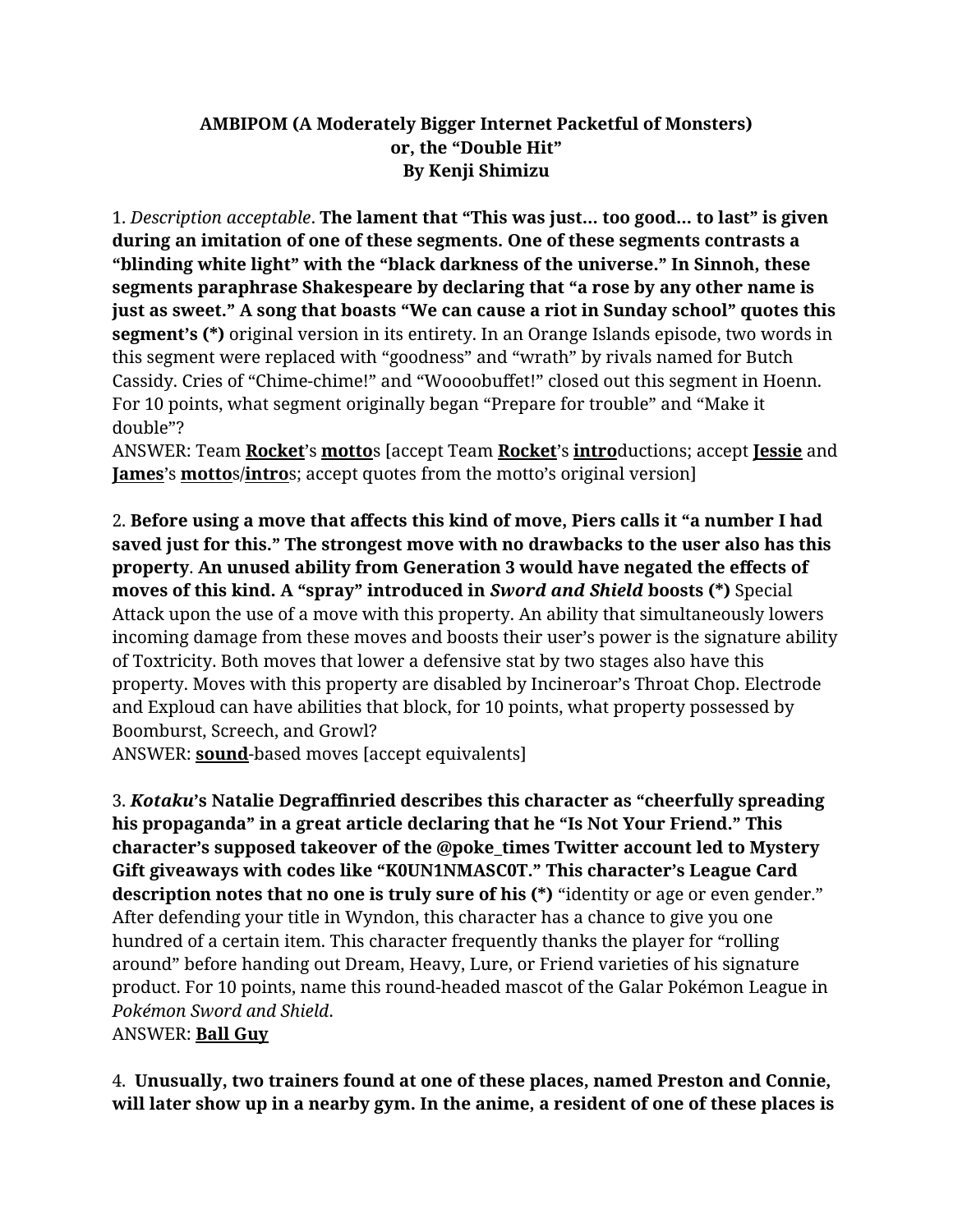**renamed Sparkle. Some binoculars in one of these places can provide a clear view of a Gothic cathedral-like Pokémon League. After appearing in a credits sequence, an all-Pokémon band named The Maximizers will play outside one of these places in (\*)** Hulbury whose entrance is roped off. In the anime, Bill owns one of these places that attracts a giant Dragonite. Mt. Silver reuses the background music from one of these places that depends on a sickly Pokémon named Amphy. For 10 points, the coastal cities of Sunyshore and Olivine have what structures that guide ships to safety? ANSWER: **lighthouse**s [or **beacon**s]

5. **A character named for this word gives you an Iapapa Berry and frequently brings lunch to her father, the owner of the Joyful Game Corner. A Persian-owning lady named Selphy waits in an area named for this word, where progress is determined by the number of boulders in each room. The last roller skating trick, Cosmic Flip, is taught at a place named for this adjective, where different (\*)** Rotom forms can be found in trash cans. A girl named for this adjective is stalked by a Hypno in the Berry Forest in *FireRed and LeafGreen*. The infamous Roughneck Kirby can be battled in a place named for this adjective south of Solaceon Town. For 10 points, a hotel in Kalos, a cave in the Sevii Islands, and a tower in Sinnoh are all described by what desolate four-letter adjective?

ANSWER: **lost**

6. **Right before first seeing this character, another character complains of a "bad tummy" after releasing something "silent but deadly." An action of this character is alternatively interpreted as "My problem is that I push people away and then hate them for leaving" or "Shove it." This character's attempt to get away on a motorbike is simply stopped by someone saying "Stop!" This informant of Harry (\*)** Goodman reveals to the protagonists that the Roundhouse was where a mysterious substance known as "R" was distributed. This character puts out Tim's imaginary matches after being doused with imaginary gasoline in an amusing interrogation scene. For 10 points, name this Pokémon in the *Detective Pikachu* movie who interacts with several invisible props.

## ANSWER: **Mr. Mime**

7. **The only one of these items in** *Sword and Shield* **is found near one of the Falinks' entrances on Route 8. In** *Hoopa and the Clash of Ages,* **three of these items were instrumental in creating the Prison Bottle. Two of these items can be found on the Old Chateau premises, in the leftmost bedroom and at the end of the passageway to the right of its exterior. These items are given away by the (\*)** *S.S. Aqua*'s captain in *HGSS* and are obtainable alongside the valuable Relic items in the Abyssal Ruins. Inscriptions on these items cycle through eight excerpts about the "Original One." Five of them were merged into the Jewel of Life, and they dictate the properties of the move Judgment. For 10 points, name these items that change the type of Arceus. ANSWER: Arceus's **plate**s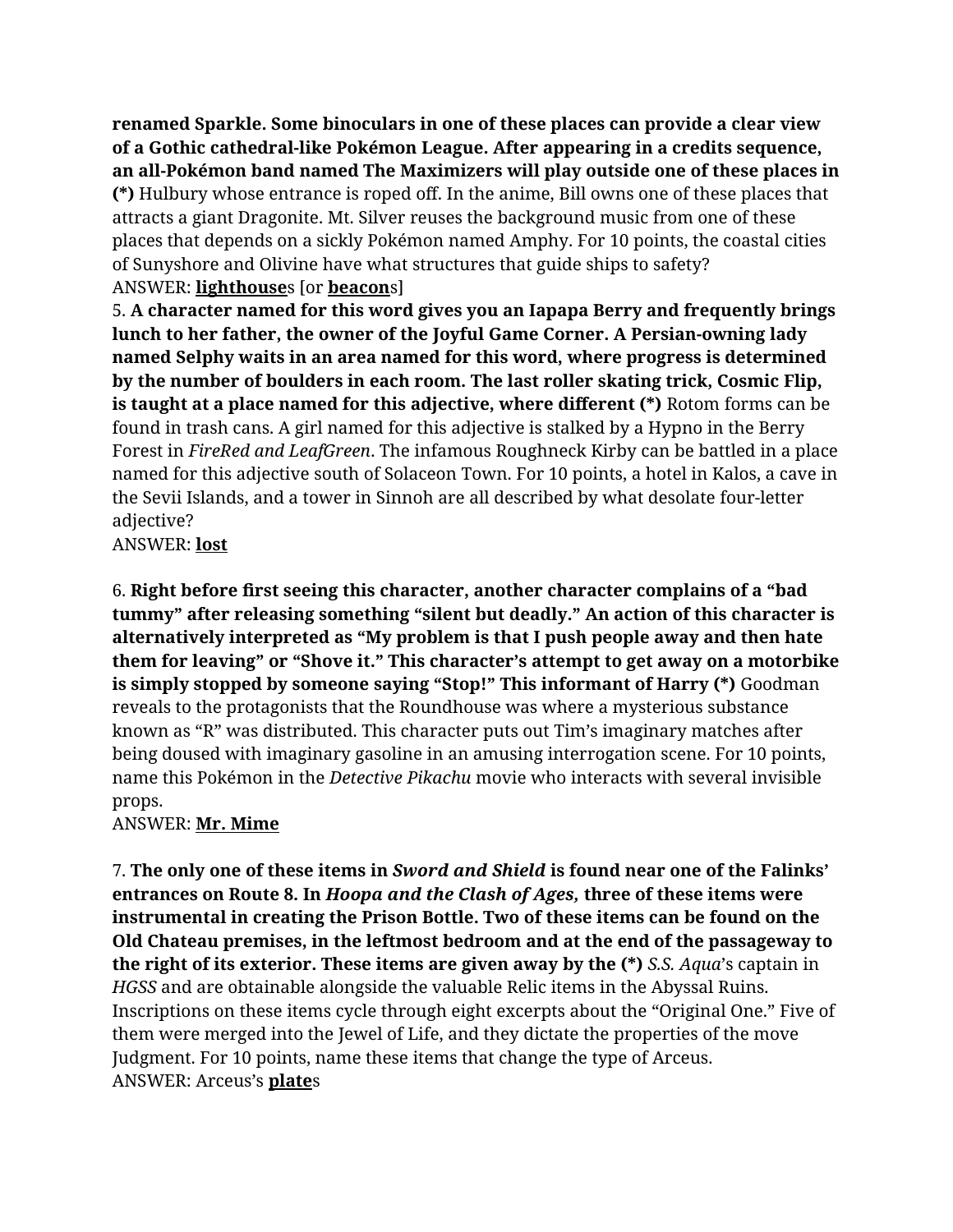8. **Losing to a trainer named Colette in this gym will force her to stand in a dangerous position upon revisiting her. This is the first gym where speedrunners will use a Pokémon from the Relic Passage with manipulated stats. In one game, the trainers in this gym pay more money than the Gym Leader, since they're either Rich Boys or Ladies. In another game, this gym's background music opens with a voice yelling (\*)** "Give me what I need!" This gym's three trainers are named after physicists in a game where its leader sports black hair instead of blonde. This gym's location was moved from a neon-lit indoor roller coaster to a nearby catwalk, referencing its leader's profession as a model. For 10 points, Emolga and Zebstrika are used by what Unova gym's leader, Elesa?

ANSWER: **Nimbasa** Gym [accept **Elesa**'s gym until "Elesa" is read]

9. **Pokédex entries in** *Ultra Sun and Ultra Moon* **claim that these objects are used to generate "nearly 50 different rhythmic patterns" and to assault Mandibuzz. In Generation 2, a Pokémon holding an item based on these objects can receive a comically sharp** *drop* **in Attack if it uses Swords Dance. Power-Up Punch and a move that uses these objects are the damaging moves known by Korrina's Lucario. A highselling one of these objects is the (\*)** thinnest item in Sinnoh's Underground. An Alolanform Pokémon rubs this object against its forehead to envelop its ends in green flames. The Thick Club is essentially one of these objects, which are used as boomerangs in a multi-hit Ground-type move. For 10 points, what objects do Cubone and Marowak use as weapons?

ANSWER: **bone**s [accept **Thick Club** until it is read]

10. *Description acceptable*. **The rare quality Tight Formation reduces the damage taken from moves with this property. This is the distinguishing property of the typeless, spinoff-exclusive move Vacuum-Cut. In addition to stat boosts, this property is why a move spammed by Ledian and Venomoth is considered dangerous in the** *Mystery Dungeon* **games.** *Super Mystery Dungeon* **added this property to Razor Wind, while** *Gates to Infinity* **removed it from (\*)** Powder Snow. Charizard's Heat Wave is especially useful for clearing Monster Houses because of this property. In the main series, moves with this property have their power reduced by 25% in Double Battles. For 10 points, identify this distinguishing property of Discharge, Surf, and Earthquake.

ANSWER: being **spread** moves [accept answers indicating that they can **hit multiple Pokémon** at once, such as targeting everyone in the **same room**]

11. **These places are run by a group of thirty-seven trainers known as Club Look-See because they all resemble their preferred Pokémon. After obtaining a set amount of Pokémon, bringing a Leafeon or an Egg to one of these places can unlock trades for**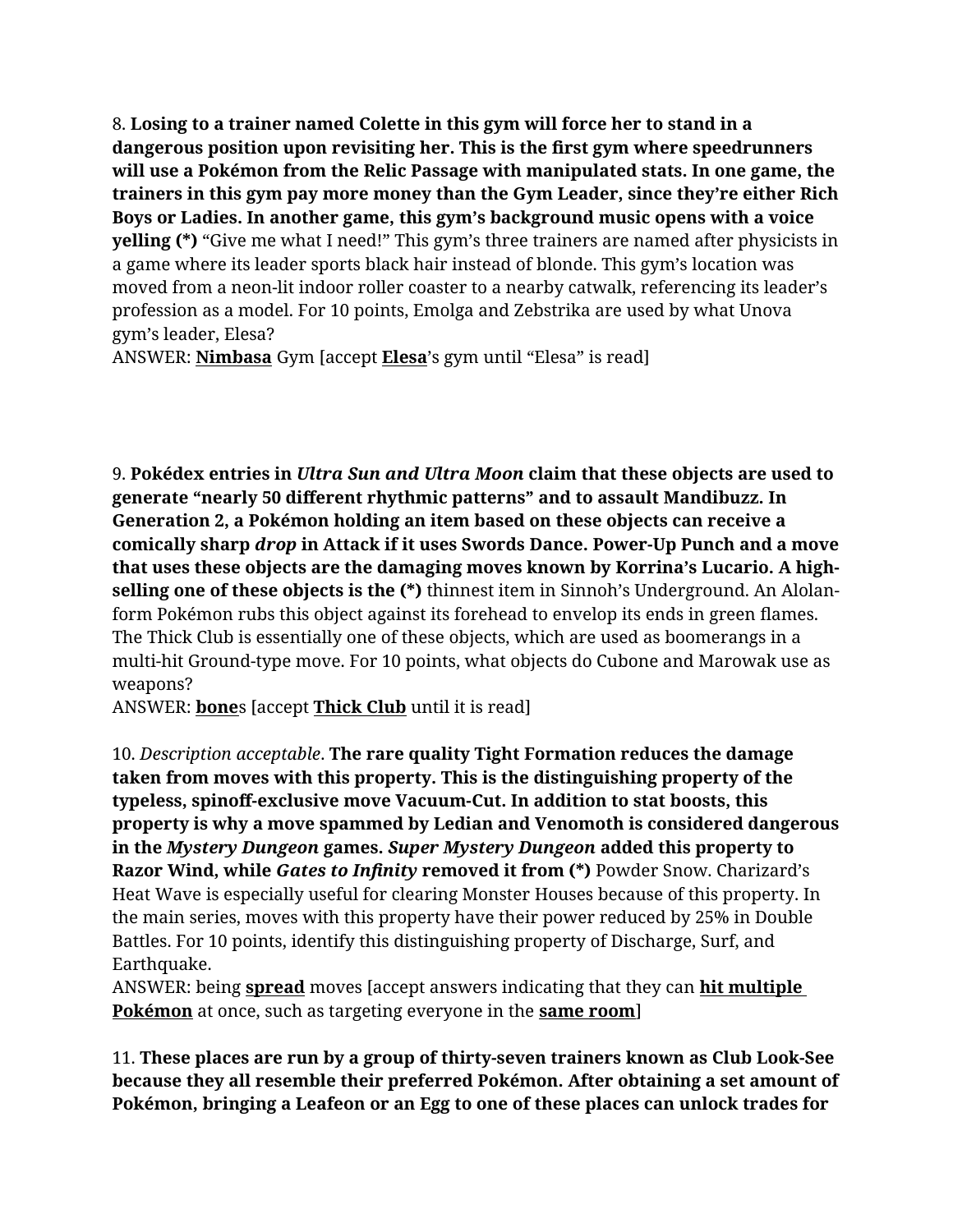**Phione and Mew, respectively. The owners of one of these places ask the player to retrieve their lost Herdier, who wandered into a nearby forest. One of these places is home to Generation 7's equivalent of the (\*)** Day Care. The plaid-wearing Hayley runs one of these places in a discontinued WiiWare title that allows you to send Pokémon from Generation 4 games for storage. Paniola in Alola and Floccesy in Unova are examples of, for 10 points, what farm-like places where Miltank and Mareep roam freely?

ANSWER: **ranch**es [accept *My Pokémon Ranch*; prompt on equivalents, like farms]

12. **A move that causes this condition can surprisingly be taught to Cryogonal [cry-AUGH-uh-null], though it will always fail when used. Under extremely rare circumstances, an ability that causes this condition can dramatically increase the rates of finding a shiny Pokémon in Generation 4. An ability that prevents this condition was amended to block (\*)** Taunt and Intimidate. An item that passes down IVs while breeding can also spread this condition in a Synchronize-like manner. This condition is cured by the Mental Herb and blocked by the ability Oblivious. A Pokémon affected by this condition has a 50% chance to be "immobilized by" a certain emotion. For 10 points, name this condition spread by the ability Cute Charm and the move Attract.

ANSWER: **infatuation** [accept obvious synonyms, such as being **in love**; accept being **attracted** until "Attract" is read]

13. **Stages involving the Gengar line and Mewtwo follow a bonus stage featuring these** *two* **Pokémon on the Red Field in** *Pokémon Pinball***. These two Pokémon have a unique animation in the Poké Transfer minigame in Generation 5. These two Pokémon are by far the worst performers in the Pokéathlon's Disc Catch and Lamp Jump events. Along with two Generation 7 Pokémon and a Mega Evolution, these two Pokémon are immune to (\*)** Telekinesis. These two Pokémon are the most prominent father-son pairs in the first two series of *Mystery Dungeon* games. These are the only encounterable Pokémon in a tunnel between Pewter City and Vermilion City. For 10 points, name these two subterranean Pokémon, one of which is simply three of the other.

ANSWER: **Diglett** and **Dugtrio**

14. **A weird glitch exclusive to the German version of** *Crystal* **allows you to obtain 999,999 Pokédollars during one of these sequences by whiting out in Elm's lab and filling up a PC box beforehand. The only NPCs with a back sprite but not a front one appear during these sequences. Werster's most popular YouTube video shows him encountering an (\*)** unobtainable shiny during one of these sequences. Things given immediately after these sequences include the PlayNav in *ORAS* and the Teachy TV in *FireRed and LeafGreen*. A rival character borrows a Level 7 Zigzagoon from Norman to use in one of these sequences. An old man agrees to begin one of these sequences after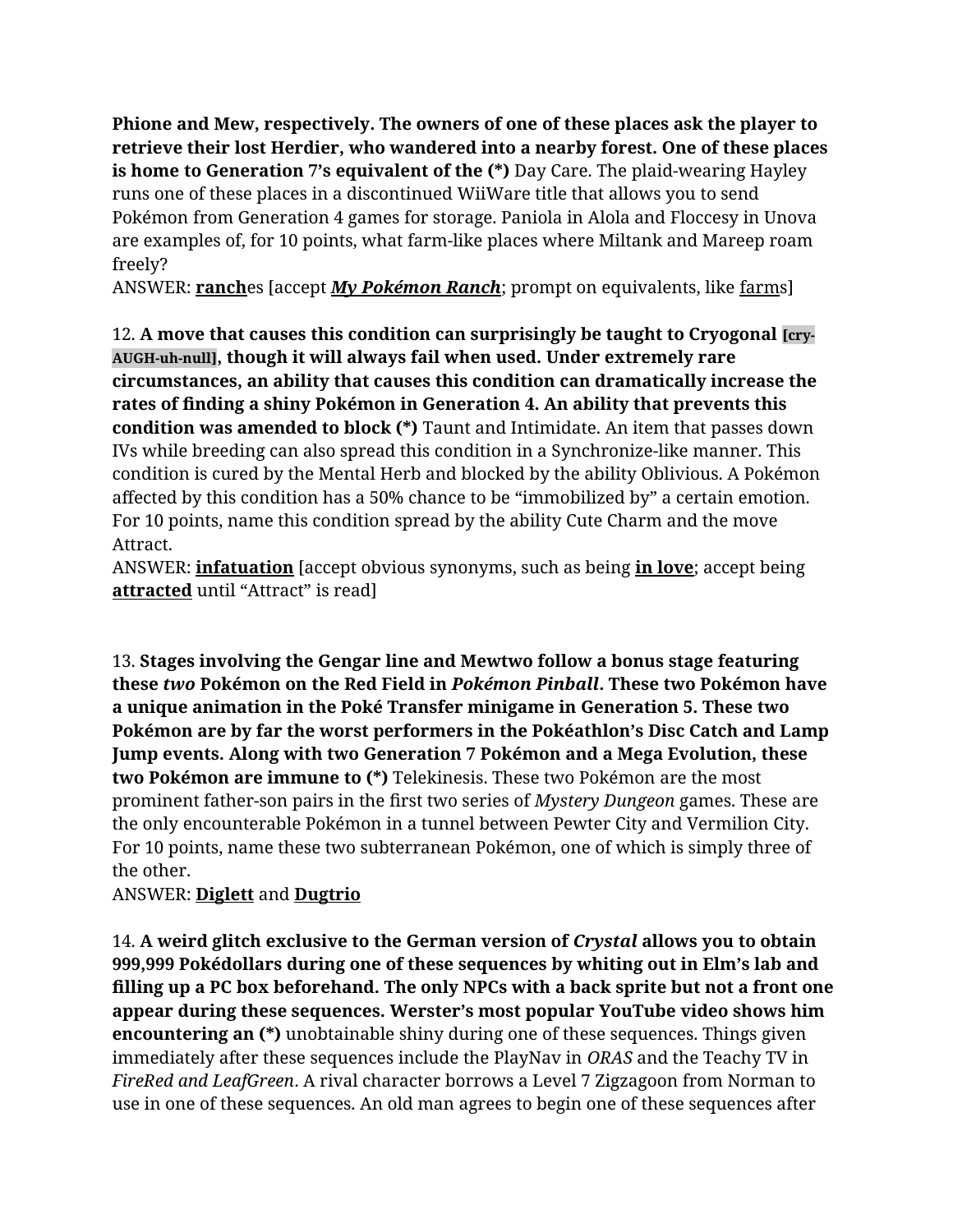having his coffee. For 10 points, identify these early-game sequences where the player is taught how to use a Poké Ball. ANSWER: **catch**ing **tutorial**s [accept equivalents; prompt on partial answers]

15. **When you face this character a second time, she claims to have "trampled flowers and braved storms" to get to her position. In the anime, this character has an assistant named Barbara and throws a flower-shaped dart resembling her signature Pokémon to pop Team Rocket's balloon. This character keeps a Skitty, Cyndaquil, and Snorlax at home among other (\*)** squinty-eyed Pokémon. This character runs a facility where a status condition induced by Kirlia or Dusclops is one of the possible results of a choice between three doors. This character, one of the few to reciprocate Brock's feelings, favors serpentine Pokémon like Milotic and Seviper. For 10 points, name this "queen" of the Battle Pike in *Pokémon Emerald*. ANSWER: Pike Queen **Lucy**

16. **Though they were introduced in Generation 3, these items were not mentioned in the anime until the** *Sun and Moon* **arc, when Mallow describes a souvenir shop. A woman in Mistralton City will accept ten chocolate candies and give this similarly shaped item in return. Tierno hands out these items if you show him a Pokémon with a certain dance move. This item only takes up three tiles in the (\*)** Sinnoh Underground's mining interface, the least of any item. Pearls, Stardust, and these items can regenerate after obtaining them at Hano Beach, Undella Bay, and other oceanside areas. Most Move Reminders, such as the one in Pastoria City, take these items as payment. For 10 points, name these items that can be gathered from wild Luvdisc. ANSWER: **Heart Scale**s

17. **In the** *Timegate Traveler* **series where Pokémon catch people, a member of this Trainer class belongs to the spear-wielding Ledian. In the Battle Maison, Beauty Nova notes that "a mere half year ago" she was this Trainer class, strongly implying a gender transition. A member of this Trainer Class blocks an exit of Unova's Seaside Cave with three Roggenrola, and has a counterpart named (\*)** Drago, likely referencing a 1985 movie. This is the only Trainer class with the same name as an ingame item. The Crush Girl is a female counterpart to this Trainer class. Most members of this Trainer class have Japanese names, including the operator of a facility next to Saffron Gym. For 10 points, identify this Trainer class named for their proficiency in karate.

## ANSWER: **Black Belt**

18. **In the episode** *A League of His Own!***, this action happens twice in a battle that Trevor loses in the opening round of the Lumiose Conference. Searing Blaze is**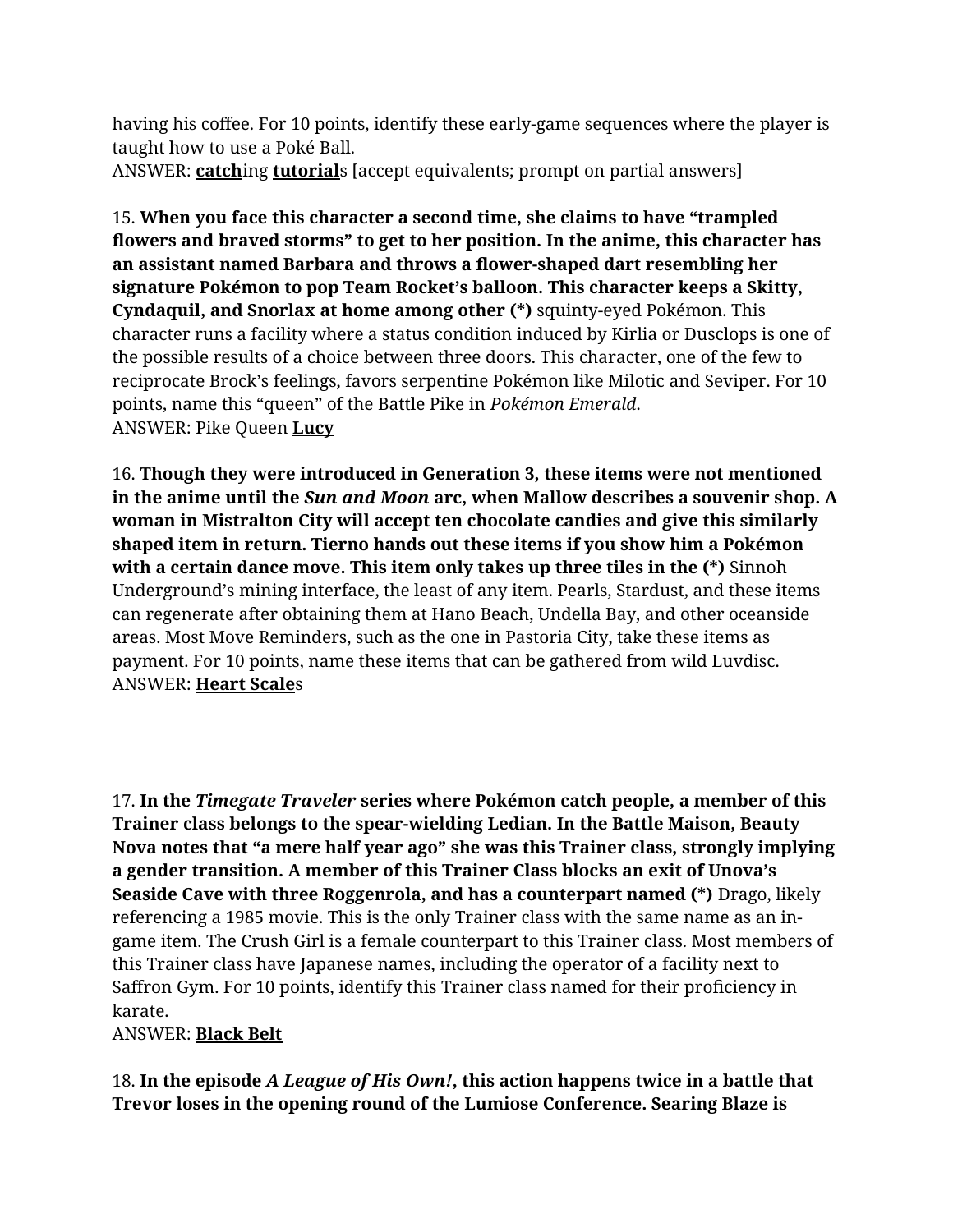**usable after a Synergy Burst causes this action in** *Pokkén Tournament***. Thanks to a gift from Mr. Fuji, Red's final Pokémon is able to perform this action when facing Mewtwo in the final episode of (\*)** *Pokémon Origins*. Despite a type disadvantage, a Pokémon owned by Alain that underwent this action defeats Ash's Greninja in a championship match. Depending on the game version, Professor Sycamore can give one of two different items that cause this action, which grants its subject either Tough Claws or Drought as a new ability. For 10 points, identify this transformation that unlocks "X" or "Y" forms of a starter Pokémon.

ANSWER: **Mega Evolving** into Mega **Charizard** X or Y [prompt on **Mega Evolution** by asking "of what Pokémon?"; do not accept "evolving Charizard" or "evolution" alone]

19. **One of these objects is retrieved by Jack Walker after its theft via mechanical arm. This object is taken by a Happiny in Vientown in one appearance, and in its first in-game appearance, the player must retrieve it from Lyra Forest. Galen and the Phantom lead a group seeking this object in a Pokémon movie. An exploration team finds this object at the bottom floor of the (\*)** Surrounded Sea in the *Mystery Dungeon: Explorers* games. This object can be transferred to the mainline games from Oblivia, Fiore, or Almia. Unlike similar objects of its kind, this object is blue with a red sphere and a ring of lights inside it. Attempting to produce more of this object will yield Phione instead. For 10 points, name this object that can hatch into the so-called "Prince of the Sea."

ANSWER: a **Manaphy egg** [prompt on egg by asking "of what Pokémon?"]

20. **In Generations 4 and 5, Pokémon that actively swarm have an encounter rate equal to this percentage. Hitting oneself in confusion is treated as a typeless move with this base power.** *Super Mystery Dungeon* **reduced the stack limit of projectiles like Gravelerocks from 99 to this number. This is the minimum chain length required for the (\*)** Poké Radar to have the greatest odds of producing a shiny patch. Wailmer evolves at this level number, and requires ten times as many candies to evolve it in *Pokémon GO*. Without item boosts, False Swipe, Defense Curl, and Growl all have this number of PP, the most base PP of any move. For 10 points, Omanyte, Kabuto, and Ponyta all evolve at what level, which is 10 less than the Battle Tower's usual level cap and is also the number of tossups in this packet? ANSWER: **40**

21. **Amazingly, this Pokémon was misidentified with pictures of both Beautifly and Sealeo during the** *Trainer's Choice* **segment of the Generation 3 anime. The Pokédex claims that this Pokémon "dislikes having its long nose pinched." This non-Flying type is the only Grass Pokémon to learn Razor Wind via level-up, and was once the only Pokémon to learn Extrasensory via level-up. This Pokémon helps the player escape from some Beheeyem, but is later revealed to be possessed by (\*)** Dark Matter, in *Super Mystery Dungeon*. Two of these Pokémon accompany its evolved form in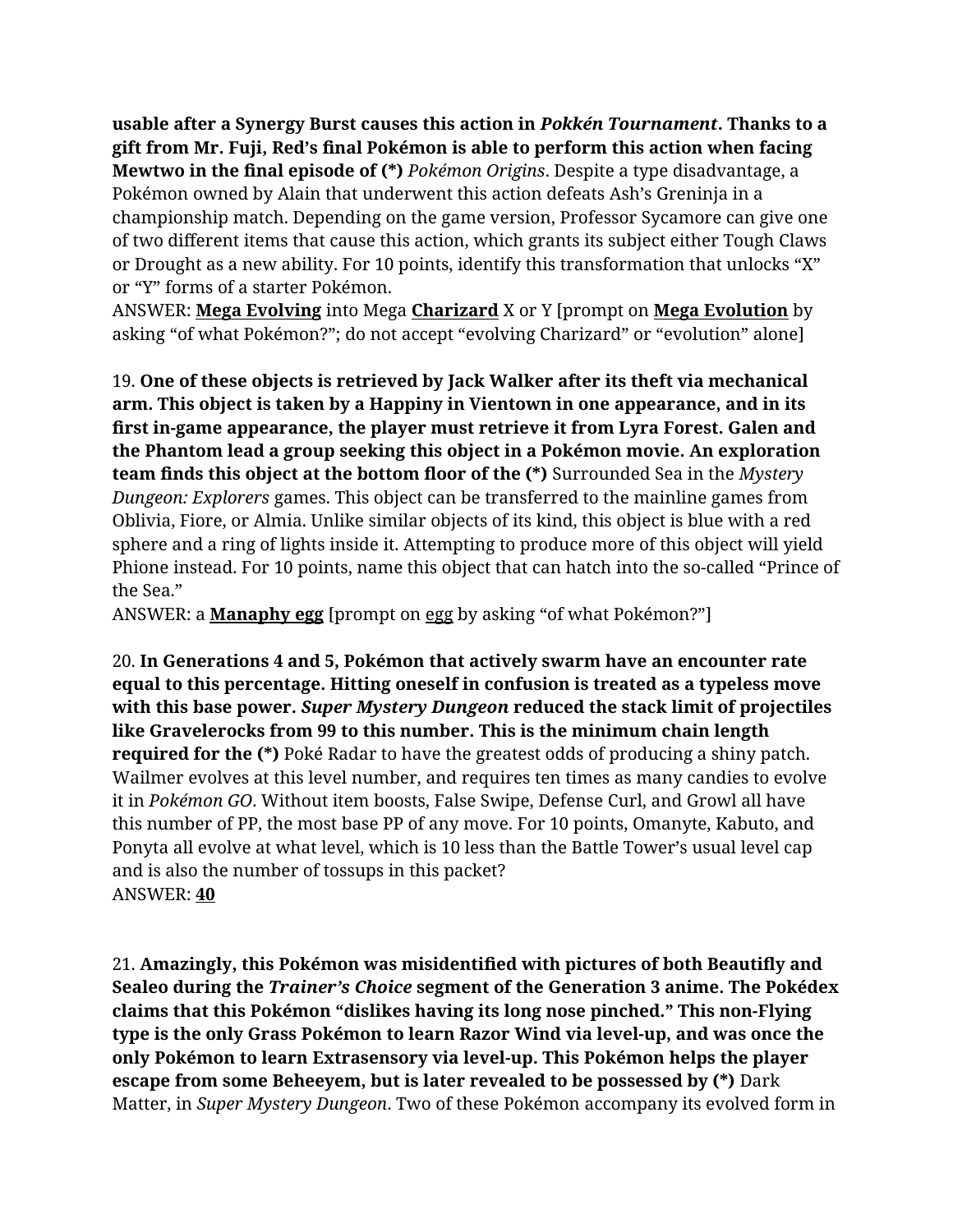the original *Mystery Dungeon* games, in which that evolved form uses his leafy fans to rescue Jumpluff. For 10 points, name this Pokémon that evolves with a Leaf Stone into Shiftry.

ANSWER: **Nuzleaf**

22. **The Japanese title of** *Genesect and the Legend Awakened* **notes that the lead Genesect in the movie unusually knows this move. An item that allows a certain Pokémon to learn this move is found in the player's room in** *Pokémon Sun and Moon***. The shiny legendary beasts distributed for** *Black and White***'s Zoroark event all know this move, which lends its name to a powerful (\*)** "killer" variant of Arceus. This is the only non-STAB move that Zygarde can obtain from Zygarde Cores. This is the distinguishing move of the gift Dratini from the Dragon's Den. This move is Lucario's upspecial in the *Super Smash Bros.* games, and it was formerly the signature move of Arcanine. For 10 points, name this move that's essentially a stronger version of Quick Attack.

ANSWER: **Extreme Speed**

23. **Pokémon with this distinction can be accessed using namesake "Passes" under the names Novice Nate and Sprout Trainer Cyndy. An Alolan Persian-shaped tent can randomize these Pokémon at an "agency" in the Festival Plaza. Winning the Driftveil Tournament unlocks both the Mix Tournament and a tournament in which these Pokémon are used. In** *Sword and Shield***, these Pokémon all have neutral natures and are organized into (\*)** Basic, Skill, Tough, Rain, and Slow sets. In *Pokémon Emerald*, a statement about one of seven possible "battle styles" is given before the player can choose to swap one of these Pokémon with a Pokémon from the previously defeated trainer. For 10 points, identify this distinction of the Pokémon used in the Battle Factory. ANSWER: **rental** Pokémon [accept answers that suggest that these are Pokémon you **don't own**]

24. **In the fanmade game** *Pokémon Insurgence,* **this action can be done with a host of replacement moves like Slam or Psychic. This task must be done in a small cave on Seven Island to unlock the Unown-filled Tanoby Ruins. In** *HGSS***, stopping a waterfall replaced this task as a requirement to reach Chuck. The Lake Guardians guide the player to the objectives of this task in the (\*)** Distortion World. In Generation 7, Machamp is the only Pokémon that can perform this task, which can create bridges over the lava in Blackthorn Gym. Several buttons in Victory Road indicate the objectives of this task, which also stops the water currents in Seafoam Islands. For 10 points, several overworld puzzles involve what action of moving boulders with an HM move?

ANSWER: using **Strength** [accept **moving boulders** or equivalents until it is read; prompt on solving puzzles by asking "what move is being used in these puzzles?"]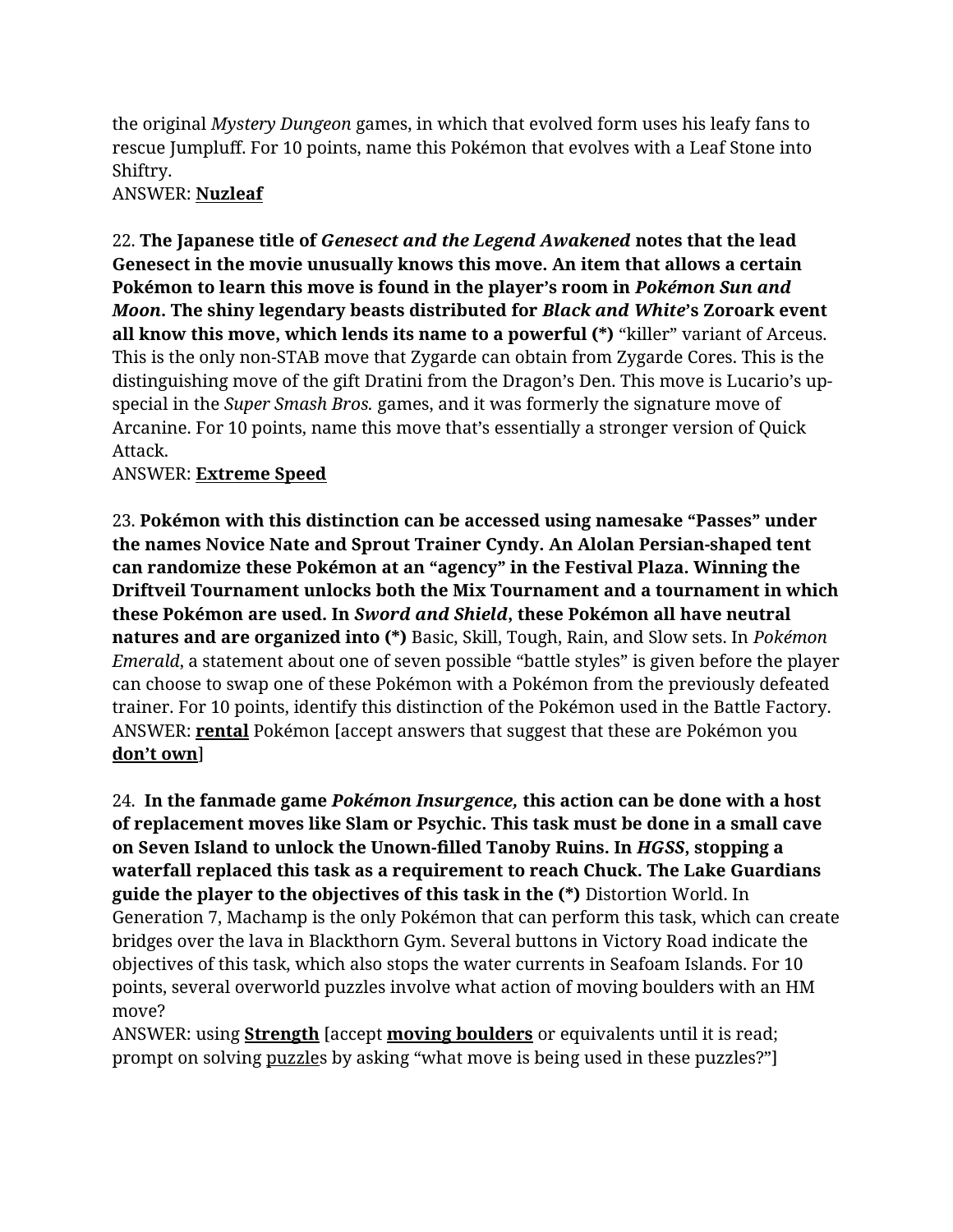25. **When this Pokémon appears at a Poké Spot in** *Pokémon XD***, the Herbalist compensates the player. Balloons lift this Pokémon on the cover art of** *Pokémon Dash***. A great image promoting Nintendo Wi-Fi Connection shows a girl refusing to trade a Weavile for this Pokémon, because it's "pretty hot… try again." A "belt" that boosts its holder's Attack and Special Attack is given by this Pokémon when it shows up randomly in (\*)** Pokémon Square in *Mystery Dungeon*. This Pokémon is the Normal-type starter in *Pokémon Ranger: Shadows of Almia*. In *Destiny Deoxys*, this Pokémon evolves during the Block Bot flood after hiding in a hot dog stand. May owns one of these Pokémon that likes to use Metronome. For 10 points, name this preevolution of Snorlax.

## ANSWER: **Munchlax**

26. **Silvally's Level 1 moveset includes multiple moves containing this word. This is the last word of a move that, thanks to a Generation 4 glitch, can bypass Wonder Guard in any circumstance. Nature's Madness has the same effect as a move whose name ends with this word. The plural form of this word appears in a Brick Breaklike Psychic-type move that was once exclusive to (\*)** Bruxish. Uniquely among damaging moves, a move named for this body part can badly poison an opponent. Three moves named after this body part have the chance to either inflict a status condition or flinch the target. A move named for a "Super" type of this body part halves the target's HP. For 10 points, what body part also names the items that boost Dragon-type moves and evolve Gligar? ANSWER: **fang**s

27. **Pressing the X, Y, and down buttons simultaneously in** *HGSS* **allowed the player to test this feature. The** *Beckett Unofficial Guide to Pokémon Diamond and Pearl*  **falsely claimed that using the A button or this feature could increase a Pokémon's catch rate. Fire Traps and Leaf Traps force the player to use this feature when traversing the Underground. Contrary to popular belief, an (\*)** N64 game centered on this feature did not have special responses for inputs of "Sony" or "PlayStation." Variations when using this feature affect the probability that a Pokémon will be confused by the move Chatter. This feature allows players to interact with the title character of *Hey You, Pikachu!* For 10 points, name this feature exemplified by the hole between the two screens of a Nintendo DS.

ANSWER: a **mic**rophone [or **voice recognition**]

28. **Pokémon with this typing form Perfect Links with Okuni in** *Pokémon Conquest***. A Pokémon with this typing stands near the exit of Bob's Your Uncle, the restaurant visited after clearing the Circhester Stadium. That Pokémon of this non-Ground typing can trap opponents with its G-Max move. A Ranger on an island west of Nuvema Town gives out an (\*)** egg that hatches into a Pokémon with this typing. A Pokémon with this typing has long been the most effective user of Quiver Dance. Kabu's signature Pokémon, which becomes 246 feet long upon Gigantamaxing, shares this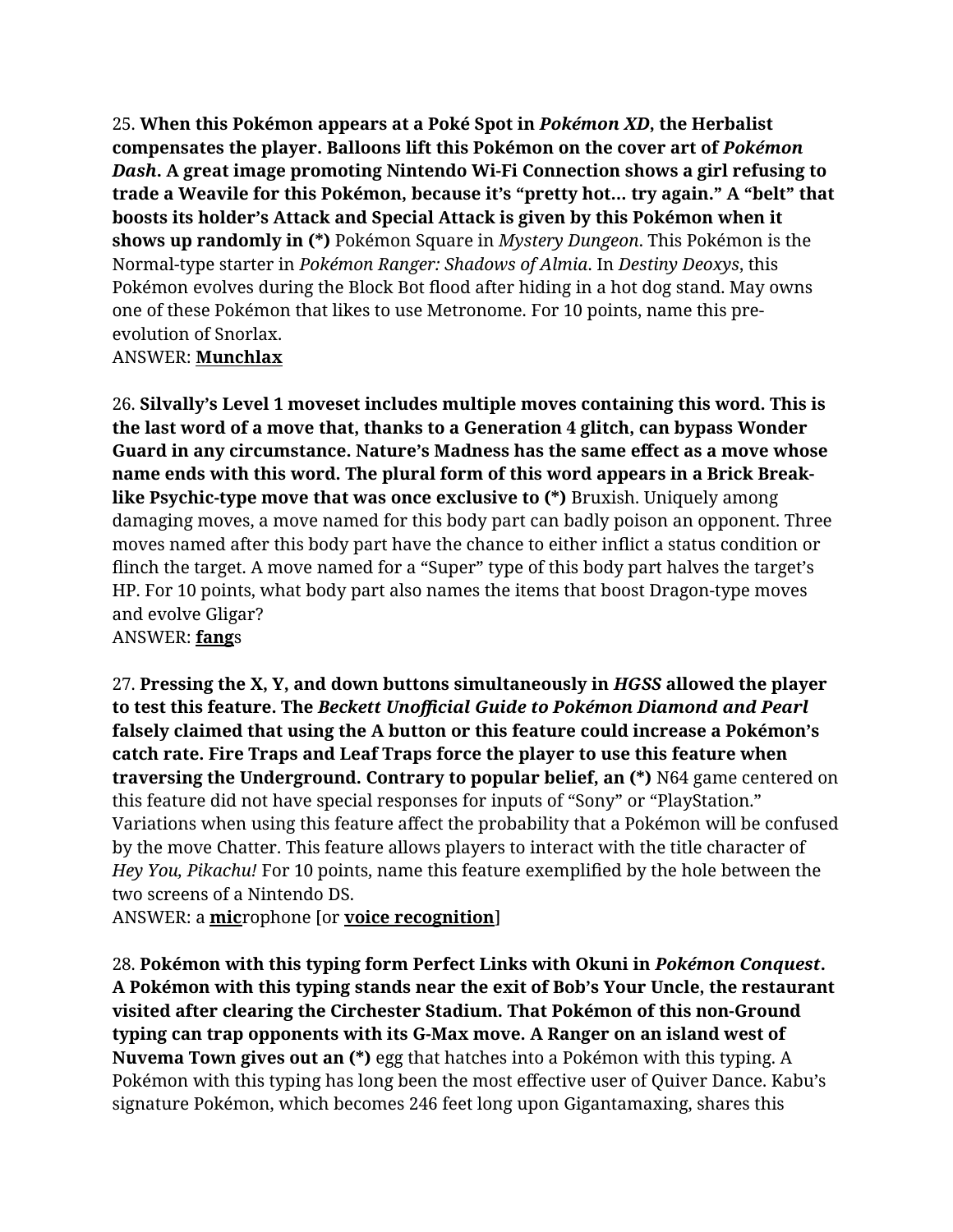typing with a boss Pokémon that resides in the basement of the Relic Castle in Unova. For 10 points, name these two types possessed by Centiskorch and Volcarona. ANSWER: **Bug/Fire** [accept in reverse order]

29. **On two occasions, a person with this title starts a conversation by exclaiming "Boo!" Several characters with this title are named after a foreign word for a color, and will give the player a TM for a stat-boosting move, like Double Team or Hone Claws. A person with this title established a safehouse with Anthea and Concordia in Driftveil City. Gorm and Rood have this title, as does a (\*)** purple coat-wearing man who uses multiple Cryogonal and is guarded by the ninja-like Shadow Triad. In a lategame scene, the region's Gym Leaders fend off several holders of this title who all quote Chinese proverbs, allowing the player to battle N. For 10 points, Ghetsis leads a group of seven Team Plasma higher-ups known by what title? ANSWER: the Seven **Sage**s

30. **This number appears in the opening sentences of a "Company Song" with an eerily Stakhanovite message and the refrain "Dig through, dig out great energy." A Special Research task completed by feeding this many berries gives Lickitung as its reward. This is the number of the route that contains the Abandoned Ship and its**  *ORAS* **replacement of (\*)** Sea Mauville, the latter of which includes a room where "it feels as though you're being watched." Much of the *Pokémon GO* quest "A Spooky Message" is themed around this number, which is the base Defense, Special Defense, and weight in kilograms of a Pokémon caught at the Hallowed Tower. For 10 points, the number of temptations one must overcome to achieve nirvana is equal to what number of spirits that make up Spiritomb? ANSWER: **108**

31. *Description acceptable*. **In the** *Pokémon Adventures* **manga, the Absorber is a central component of this thing, which the Devon Corporation harvested for Infinity Energy. The** *Pokémon Generations* **episode "The Redemption" depicts the creation of this flower-like thing by a man who challenges a champion because he "wants to know what a Trainer is." The Rainbow Rocket arc reused a plot point where this thing activates no matter which of (\*)** two buttons is pressed. This thing was created 3,000 years ago by AZ to revive his deceased Floette and end a "great war." The failure of this thing leaves a crater in Geosenge Town after Lumiose City's power is drained by Lysandre to restart it. For 10 points, identify this device of mass destruction in *Pokémon X and Y*.

ANSWER: the **ultimate weapon** [accept answers that mention both a synonym of **weapon** and any of *Pokémon X and Y*, **Kalos**, **Lysandre**, **AZ**, or the great **war**, until those words are read]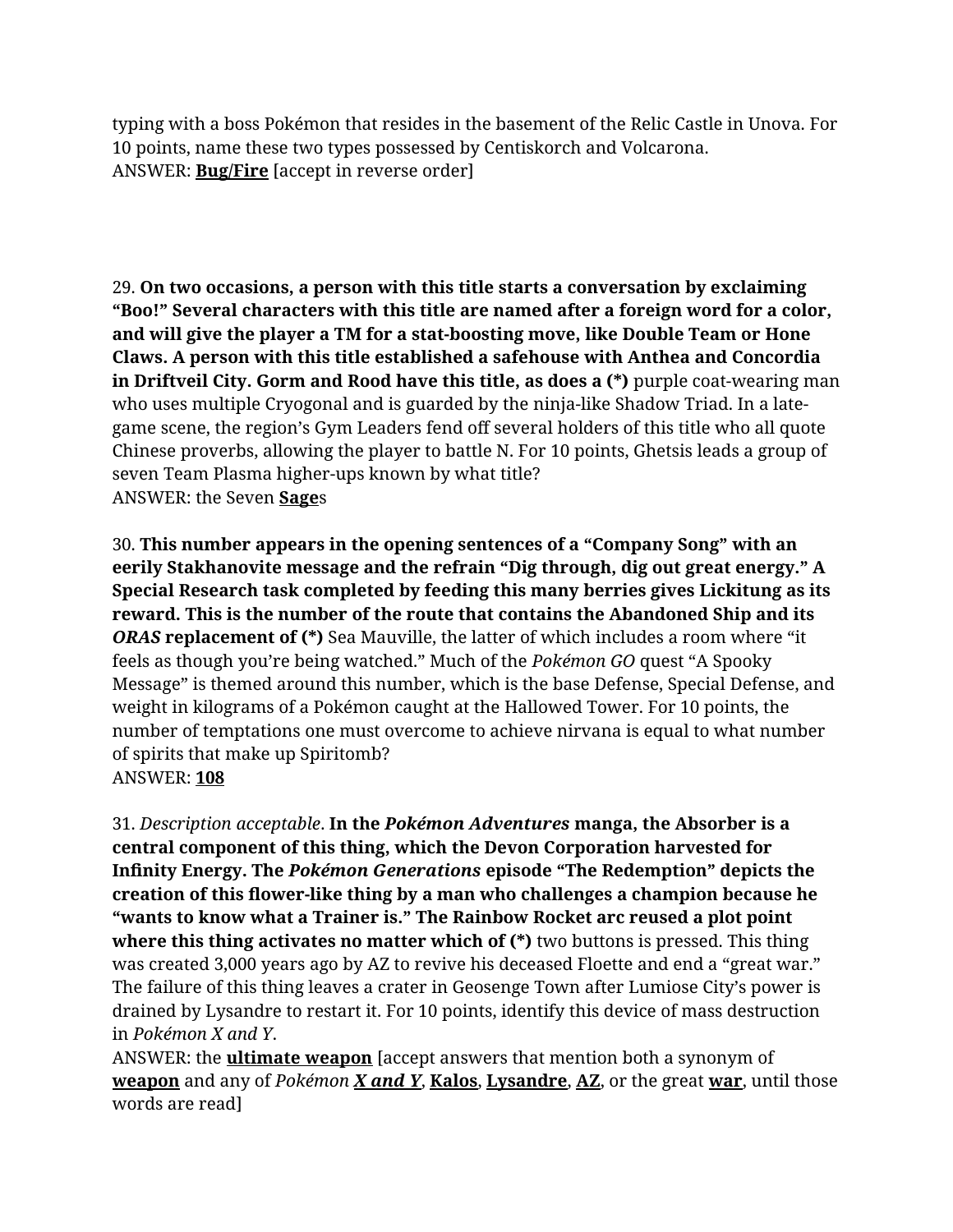32. **Veteran Don replaces the final trainer in a facsimile of this location unlocked after defeating Guzma at the Malie Garden. Most of the trainers at this location declare "I did my best, I have no regrets" after being defeated. In Generation 2, a hedge maze assumes the purpose of this location, which then became the setting of a battle with a thief who infamously speaks in (\*)** broken English. This location lends its name to a website that brands itself as the "Premier Competitive Pokémon VGC Community." The last battle at this location is preceded by the statement "I'll make you an offer you can't refuse!" Five young trainers and a Team Rocket Grunt can be battled at, for 10 points, what location on Route 24, whose "challenge" rewards you with a lump of gold?

ANSWER: the **Nugget Bridge** [accept **Route 24** until it is read; prompt on descriptive answers like "the bridge north of Cerulean City"]

33. **Background elements at this place include a meteorite near a dead tree. A "cave of life" in this place can occasionally be disrupted by its ceiling collapsing or by a huge horizontal beam of energy. During an event set in this place, the player starts out with a Lucario that has already taken 182 damage. In one appearance, the background music at this place is a remix of (\*)** Hoenn's Victory Road theme. The Lake Guardians can appear at this place without any effect, but Cresselia will attack with crescent-shaped Psycho Cuts. Disruptions at this place include the reduction of gravity, a slow-motion effect, and the perspective tilting, mirroring, or turning upside-down. For 10 points, name this *Super Smash Bros. Brawl* stage featuring Dialga and Palkia. ANSWER: **Spear Pillar**

34. **A piece of music first heard in this city begins its lead melody with a descending G minor triad in dotted-eighth rhythm over a C minor root. Like Slateport City after it, this city's theme begins by descending from the root chord in a Pachelbel's**  *Canon***-like manner. SiIvaGunner's [SEE-va-"gunners"] most viewed** *Pokémon* **rip mixes "Get Lucky" with the BGM of a building in this city. The first notes of this city's theme are F-C sharp-D sharp-C. This city's theme is transposed from C-sharp to G to form the basis of its region's (\*)** biking theme. After obtaining a card in this city, encounter rates can be altered by playing the Pokémon March or Pokémon Lullaby on Channel 7.5. For 10 points, programs like Buena's Password and the Lucky Number Show are broadcast from the radio tower in what Johto city? ANSWER: **Goldenrod** City

35. **During a speedrun at SGDQ 2019, the introduction of this character prompted a presenter to recite lyrics from a Styx song. The odd fact that fishing is possible in this character's room breaks the "softlock" in the Pikasprey [pick-ASS-pree] video "Escaping the Magikarp Trap." Another Pikasprey video notes that this character has special AI in** *Pokémon* **(\*)** *Yellow* that prevents her lead Pokémon from spamming Rest. In the *Let's Go* games, this character appears before the Rock Tunnel to drive off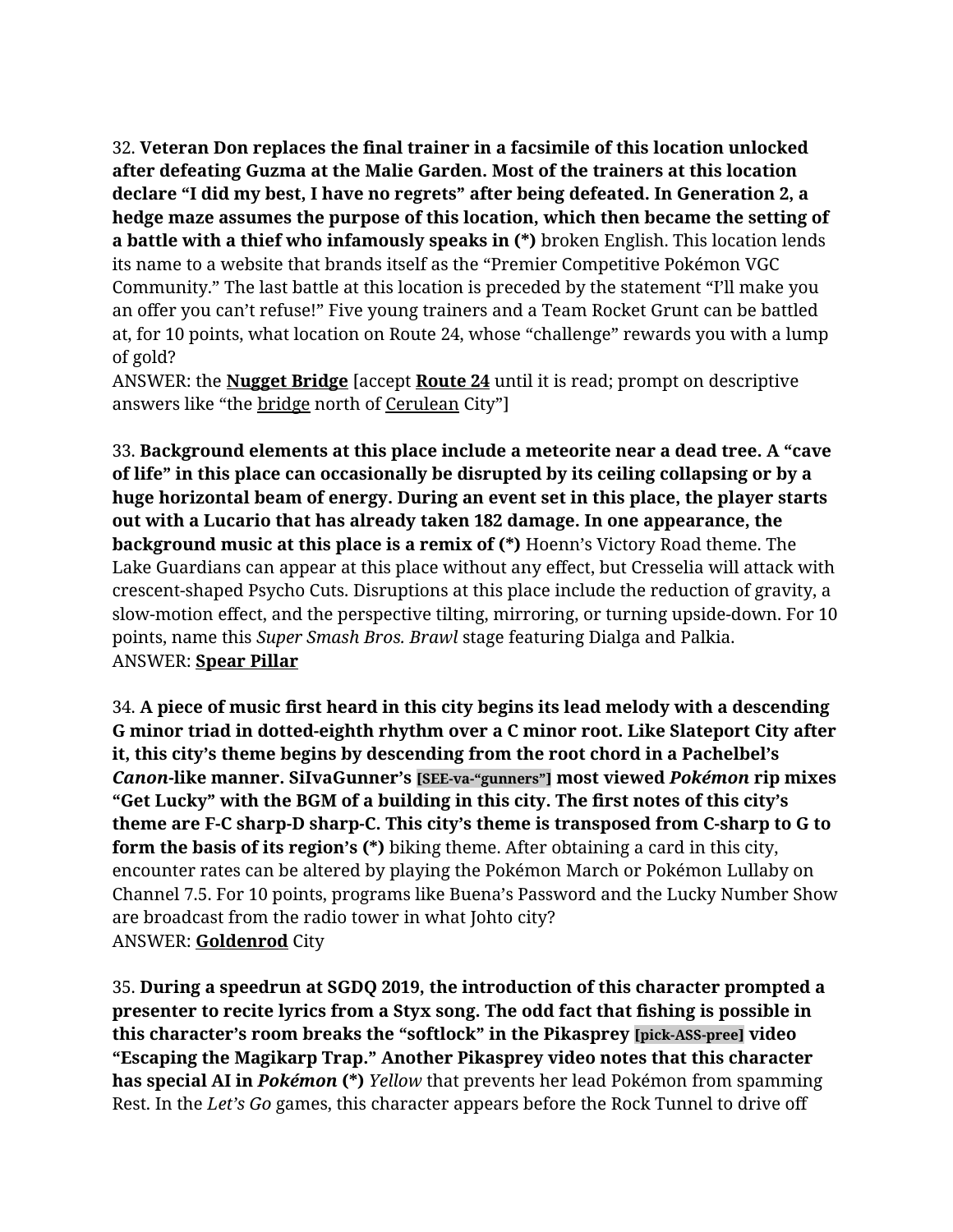Team Rocket, and uses an Alolan Sandslash in rematches. In the anime, this character was known as Prima. In her first appearance, she uses Dewgong, Jynx, and Lapras. A German siren-like character shares its name with, for 10 points, what Ice-type user of the Kanto Elite Four? ANSWER: **Lorelei**

36. **Along with its pre-evolved form, this non-Generation 1 Pokémon has a chance to hold a Lagging Tail. The most recently introduced type of entry hazard is exclusively set by a form of this Pokémon. When it has its hidden ability, which it shares with Aggron, Bronzong, and Duraludon, this Pokémon becomes the heaviest Pokémon. This Pokémon names the second-best type of (\*)** Curry, only trailing the Charizard Class. After borrowing one of these Pokémon in an attempt to destroy the Stow-on-Side mural, Bede is disqualified from the Gym Challenge. G-Max Steelsurge is exclusive to this Pokémon, which is Chairman Rose's final Pokémon. For 10 points, name this large metal elephant Pokémon partly named for the Indian word for "king." ANSWER: **Copperajah**

37. **This term describes a fan-made version of Volcarona that can "release lethal toxins" and "summon black holes." In another context, dual-type Pokémon known by this term will always have Metal as a secondary type. This word describes Pokémon created by the Perfection Cult in** *Pokémon Insurgence***, including three of the game's four starters. This is the first word in the name of an ability that neutralizes every weakness of the (\*)** Flying type. Scientists searching for Mew in Holon created several "species" known by this term in the Pokémon trading card game. A fight with a Level 80 Deoxys in space is the climax of an "episode" given this name in *ORAS*. For 10 points, name this triangular Greek letter that represents change. ANSWER: **delta**

38. **These objects are hidden by colorful drawings in the Graffiti Eraser minigame in the PokéMileage Club in Generation 6. In exchange for keeping her messy house a secret, Hoenn's storage system developer Lanette will give the player one of these objects. By far the largest Dream World catalogue is dedicated to these items. TMs and these objects are the available rewards at the (\*)** Mauville Game Corner. One of these objects is the most expensive item your mom can buy in the Generation 2 games. The Copycat in Saffron City fills her room with these objects. The Poké Toy and Fluffy Tail have the same effect as one of these items that enables the user to flee any wild battle. For 10 points, name these likenesses of Pokémon that can be used as Secret Base decorations.

ANSWER: Pokémon **doll**s [prompt on decorations]